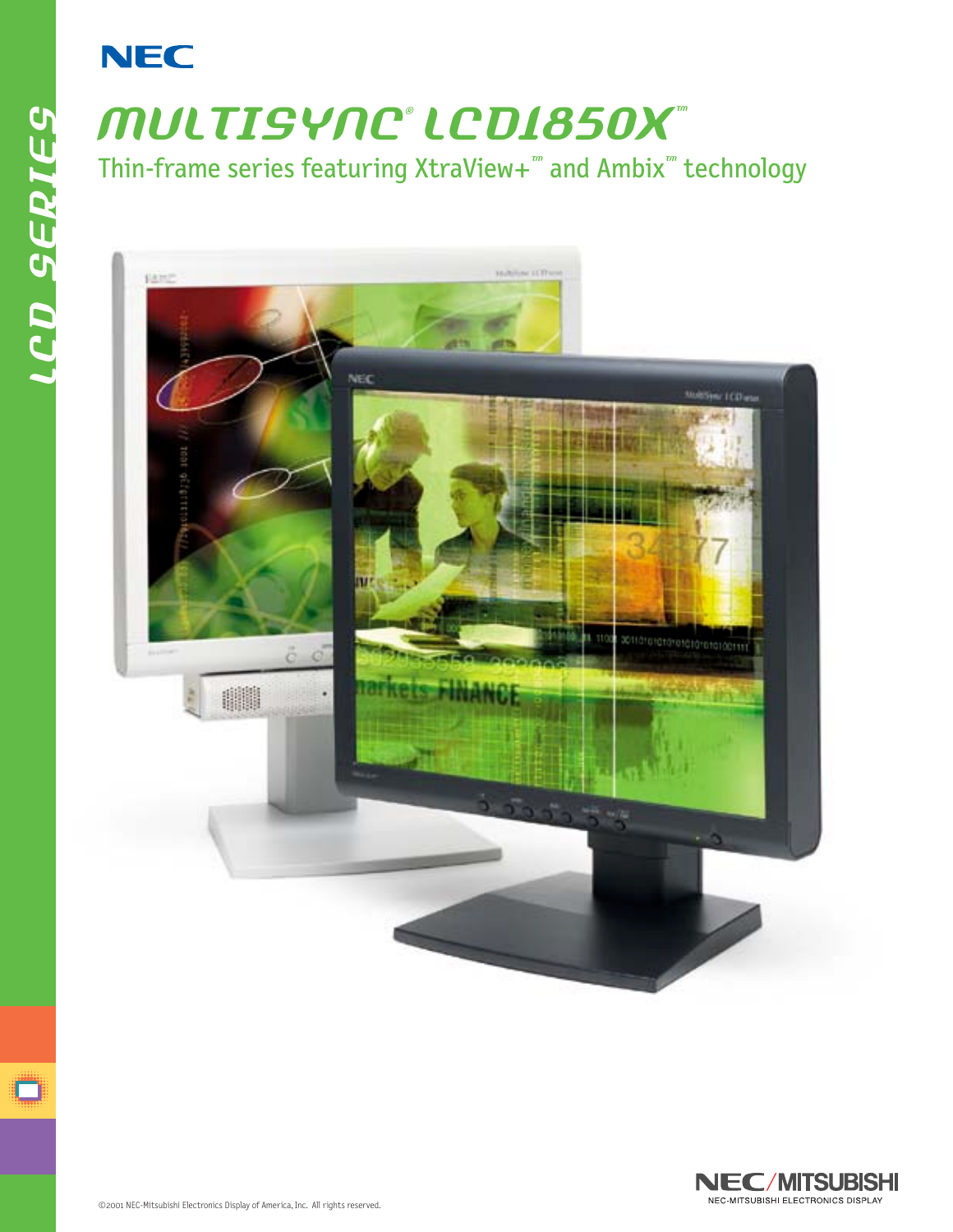## LCD monitor with

# *Thin-Frame Design*

### featuring high-end features for space-conscious users.

Space efficiency is increasingly becoming an issue in environments such as financial trading floors and call centers, as well as government and corporate settings. Designed to address this matter, the 18.1" NEC MultiSync LCD1850X, the premier model in the next generation of thin-frame LCD monitors from NEC-Mitsubishi Electronics Display, eliminates the desktop clutter and cramped spaces created by bulky CRT monitors.

The sleek cabinet design of the MultiSync LCD1850X, which is available in both white and black to match your system, laptop, or work environment allows you to situate more monitors side-by-side on individual desks or wall mounts. This not only helps users increase their viewing area but, in turn, adds to overall productivity and potentially saves corporate dollars by consuming less floor space.

In addition to delivering this revolutionary benefit, this newly-designed model puts you at the forefront of monitor technology with outstanding image quality and a host of high-end features that enhance your visual experience.

Attention-grabbing screen performance. The MultiSync LCD1850X's flat-panel display delivers flicker-free, precise images and crystal-clear text you won't want to take your eyes off. With a brightness level of 240 cd/m<sup>2</sup>, the monitor boasts the brightest 18" mainstream LCD display to date. The flat screen surface reduces glare and reflection while enhancing contrast and clarity. As a result, users experience significantly less eyestrain and fatigue when compared to a traditional CRT monitor. The benefits of this surface are complemented



*The MultiSync LCD1850X's thin frame and overall dynamic design frees up even more valuable space for multiple-monitor applications such as stacking on financial trading desks.* 

by NEC's award-winning display that delivers unprecedented focus, purity and bright colors.

With XtraView+ wide-angle viewing technology, you can enjoy flexible viewing angles of 170° horizontally and vertically (85° up, down, left and right) with less color shift and without any glare, reflection or distortion.

#### Wide compatibility for today and tomorrow.

Ambix technology bridges the gap between analog and digital systems by allowing the same monitor to work seamlessly in either environment, quickly



*A height-adjustable stand not only increases viewing comfort but allows for additional desktop space.*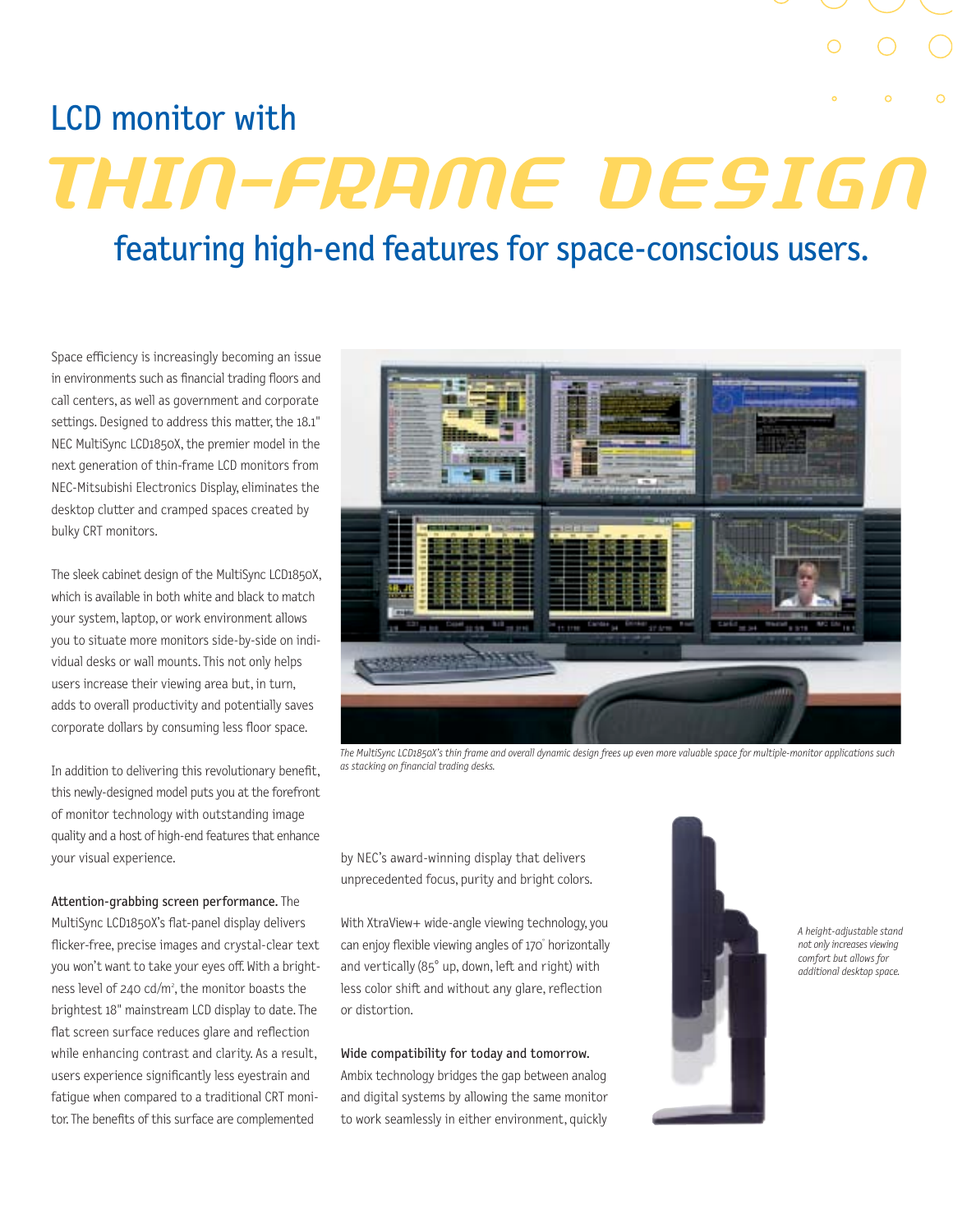and easily from a single DVI-I connector. A second analog input also is provided with a traditional 15-pin VGA connector, which allows for legacy analog-only connection and for easier and less costly connection with the 13W3 connectors most prevalent on Sun® workstations. Digital connectors such as DFP and P&D also are compatible via adapters. With the easy-to-use DVI connector system, which provides greater performance than standard VGA systems, the display indicates analog or digital mode and configures the system accordingly for optimal screen resolution. This dual-input technology guarantees compatibility with today's computer systems and is on the leading forefront of tomorrow's digital output. A standard in the industry for many years, the easy-to-recognize VGA connector ensures hassle-free equipment swaps during technology upgrades. In addition, low-cost VGA signal cables can be easily obtained to replace lost cables or to facilitate switching monitors between desks.

A consistent color environment. The MultiSync LCD1850X utilizes NEC-Mitsubishi's OmniColor<sup>™</sup> technology to achieve standard sRGB color and create precise color images for still images, moving pictures and, in particular, for real-time videos. With sRGB, the colors seen by the user on his/her screen can be reproduced with exactness in many applications, such as documents created via printers set to a corresponding setting. In addition, OmniColor allows you to individually and precisely adjust any one of the 6-axis color data(red, yellow, green, cyan, blue and magenta) without affecting the others.

Easy setup right out of the box. Historically, when first hooking up a new system, the user had to adjust screen controls to reach preferred settings. With

÷ ۸  $\dot{a}$  $\circ$  $\overline{\mathbf{3}}$ 

*The Standard Desktop and Application User Interface without LiquidView Icons, text, and araphics are smaller at high resolution.*

۸ p m. ٠  $\overline{\mathbf{m}}$ ٠ ٠ **DEMISSION AREA HISSANI** *LiquidView allows for more readable (larger) fonts and text without* 

*changing the resolution setting.*

۰

ā £ ٠

ñ.

醋

扁

a e

٠ Ξ Ä

ž

×

No Touch Auto Adjust, however, this hassle is eliminated. When turning on the MultiSync LCD1850X for the first time, the monitor and video card communicate to automatically adjust screen settings for optimal viewing.

Flexible viewing options. The MultiSync LCD1850X boasts numerous features that enable alternatives to standard display viewing. The portrait/landscape capability enables you to easily change the orientation of the monitor, while a height-adjustable

*resolution, icons, text and other navigational tools are larger and easier to see.*

*LiquidView Enhanced Display and Application At the same high*

stand not only increases viewing comfort but allows for additional desktop space. For those interested in completely eliminating the desktop space used by a monitor, the wall/arm mounting capabilities of the MultiSync LCD1850X allow for positioning in a variety of out-of-the-way locations.

Ear-pleasing multimedia capabilities. The optional MultiSync sound bar, attachable in both portrait and landscape views and available in white and black, enhances your computing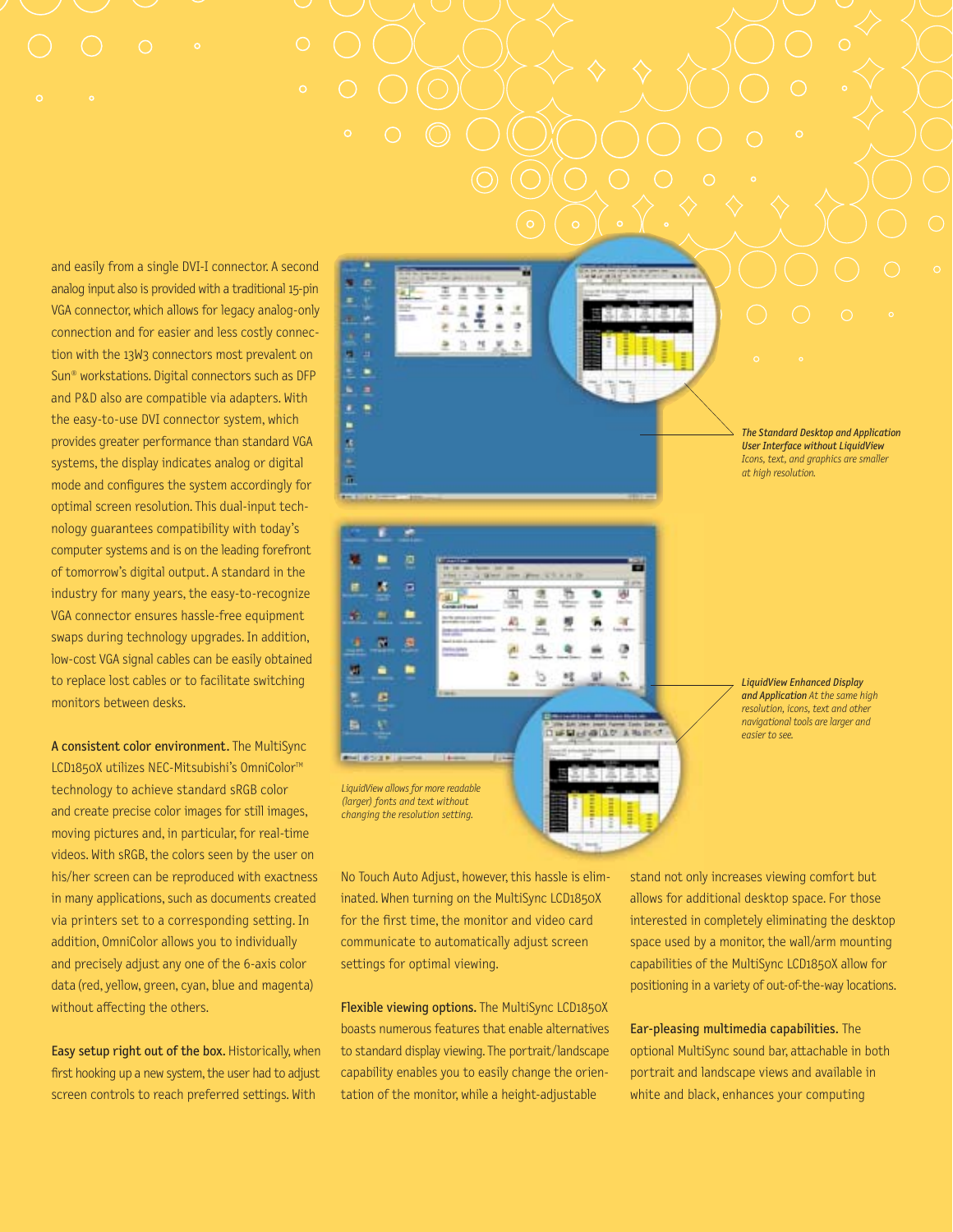experience with exceptional sound quality. This option allows you to install speakers only on the units desired, which saves money for users with multiple monitor applications.

Complete control of display settings. The MultiSync LCD1850X features NEC-Mitsubishi's fourth-generation On Screen Manager (OSM®) on-screen controls, the most precise monitor adjustments available. A touch of the up-front controls activates the OSM, giving you access to a comprehensive set of adjustments and an expanded display mode, plus monitor information such as vertical refresh rate, model number and serial number.

Easy touch or protective glass integration options. Companies authorized through NEC-Mitsubishi's Authorized Integrator Program (AIP) can easily integrate a host of third-party touch and protective glass solutions from various manufacturers. Given the many types of available touch technologies and the fact that no one technology is ideal for every application, this option provides a choice of the best technology for installation in a timely



fashion. The AIP also allows users to achieve a full manufacturer's warranty and full certifications. Third-party protective glass adds durability to the monitor's screen surface for more demanding applications such as industrial workplaces, rugged trading environments or locations subject to harsh weather conditions.



*With a thin-frame design that saves at least 12% horizontal desktop space compared to traditional LCD models, the MultiSync LCD1850x delivers a virtual single-monitor view in multiplemonitor environments.*

*LCD1850x*

A smart investment. Using approximately 35% less power and emitting less heat than comparable CRT monitors, the MultiSync LCD1850X allows you to conserve energy and lower your total cost of ownership. These advantages, combined with many advanced features, make this model a smart investment as soon as it's taken out of the box.

The MultiSync LCD1850X is one of the first LCD monitors to be certified to ISO 13406-2 standards, which obliges the panel manufacturer to give comparable information about the luminous intensity of the display, contrast, reflections, color reproduction,

uniformity of luminous intensity and color, font analysis, flicker, pixel faults and viewing angle classification. In the case of the MultiSync LCD1850X, this means that the pixel faults are limited to a maximum of two always-dark pixels and two always-light pixels as well as a maximum of 5 defective sub-pixels/million guaranteed.

*LCD1810x*

Warranty and support provide assurance. You can rest easier knowing that NEC-Mitsubishi is available 24 hours a day, 7 days a week for technical support, and a 3-year limited warranty (including backlight) on all models guarantees your satisfaction.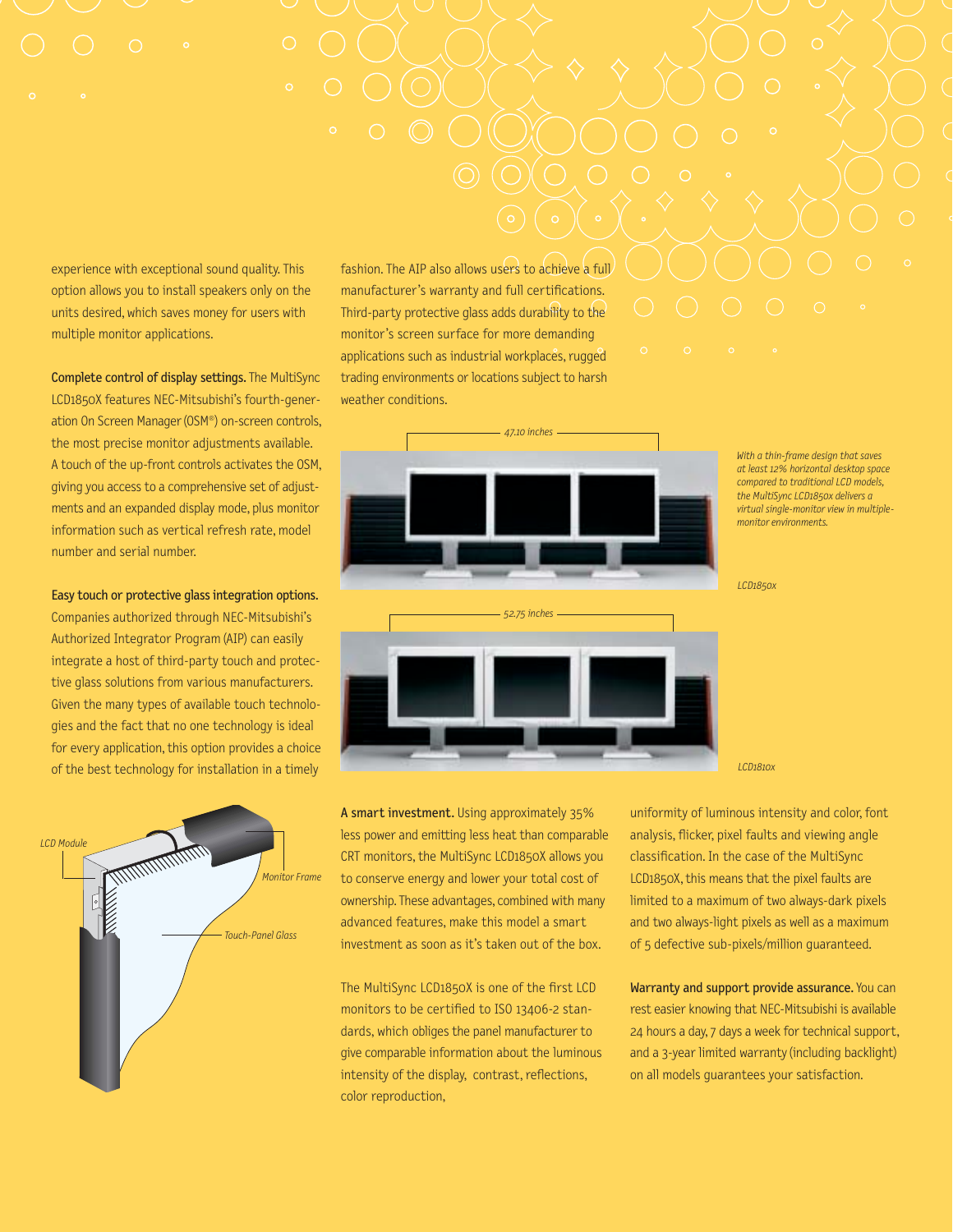#### *features and benefits*

Thin-frame design frees up even more horizontal desktop space for multiple-monitor applications

Low power consumption and reduced emissions conserve energy and lower total cost of ownership

High-bright backlight provides superior performance for readability and clarity

No Touch Auto Adjust provides optimal display settings upon initial power-on

Cabinet color options of white or black allow you to match your system, laptop or work environment

OmniColor technology achieves standard sRGB color to create a consistent color environment and provides 6-axis color control for the utmost in color calibration

Ambix technology allows for digital and analog connectivity

XtraView+ technology allows for the widest viewing angles available without off-angle color shift

Portrait/landscape capability and adjustable stand add flexibility to your viewing preferences

Optional sound bar attachment creates a multimedia-enhanced monitor solution

On Screen Manager puts you in complete control of display setting adjustments



*NEC's MultiSync sound bar can be attached to the MultiSync LCD1850X in either portrait (pictured) or landscape orientation. See the cover image for an illustration of the sound bar attached in the monitor's landscape position.*

#### Touch or protective glass integration-enabling design increases application options

LiquidView<sup>™</sup> bundled software delivers easier, high-resolution readability by allowing for largest font/icon/tool and task bar sizes at native resolution

NEC-Mitsubishi's quality and reliability provide peace of mind with a limited 3-year parts and labor warranty (including backlight) and 24/7 customer service and technical support



*XtraView+ not only offers the widest viewing angles in the industry (170° horizontal and vertical), it significantly reduces color shift during off-angle viewing, for color vibrancy at any viewing angle.*